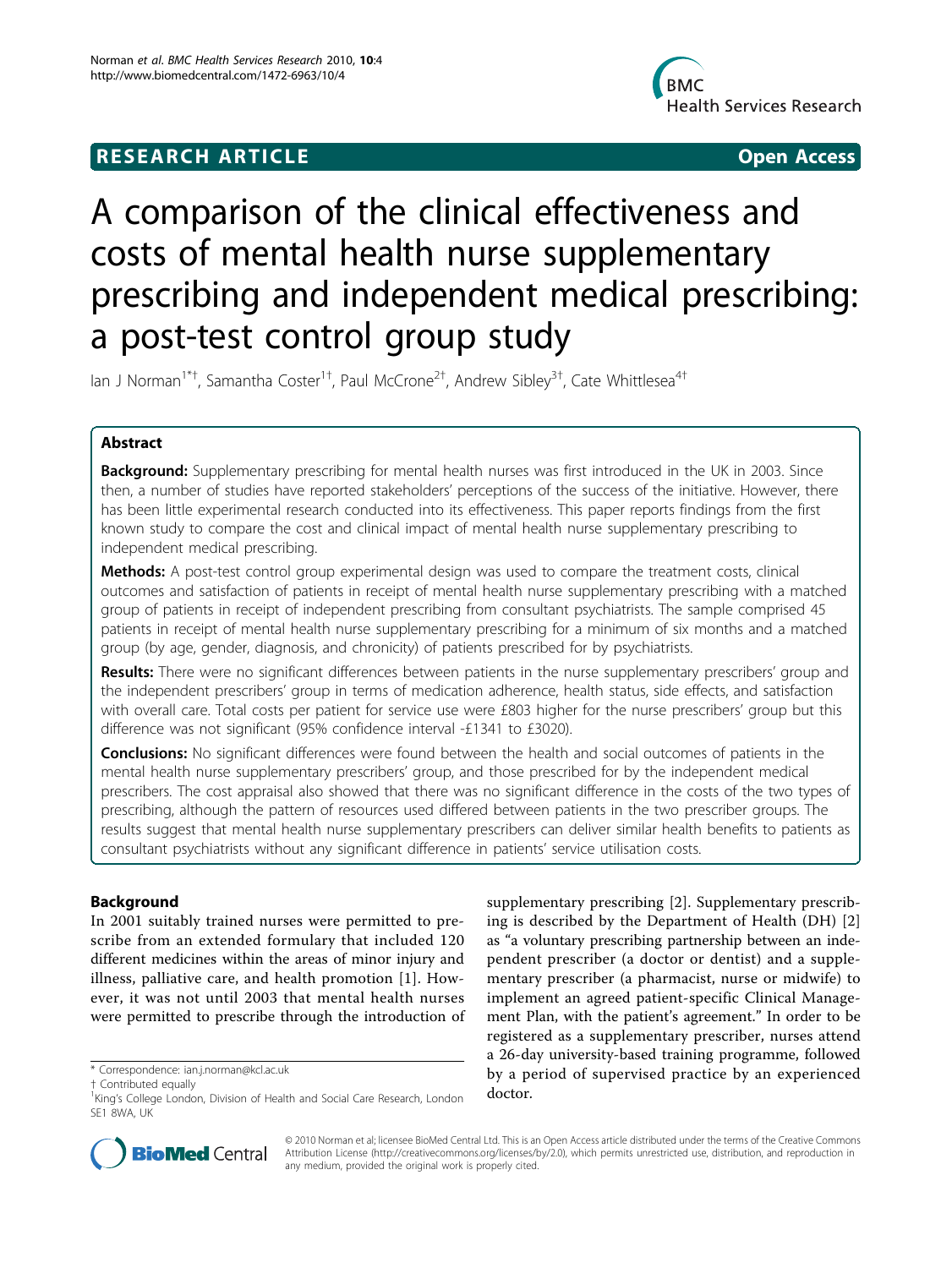Since 2006, the extended Nurse Prescriber Formulary has been discontinued and qualified independent nurse prescribers can now prescribe all licensed medicines from the British National Formulary including some controlled drugs [[3\]](#page-8-0). This latest development, was described in a British Medical Journal (BMJ) editorial as "one of the most far reaching extensions of prescribing by nurses and pharmacists anywhere in the world" [[4](#page-8-0)]. The British Medical Association responded to this new policy of opening up the entire formulary to nurses with dismay, expressing concerns about safety, and emphasising the importance of diagnostic training to prescribing. Avery and Pringle [[4\]](#page-8-0) were more positive, noting that training in diagnosis for non medical health professionals is becoming more widespread. They pointed to findings from an influential study [[5](#page-8-0)] which showed that independent nurse prescribers prescribed for relatively minor conditions and that medically trained assessors had found that generally, they prescribed appropriately.

However, the BMJ editorial also pointed out that the evidence base to support the current policy of non medical prescribing was weak, and that it was "worrying that the policy was launched by the Department of Health before waiting for further evidence to accumulate, including studies that it has only recently commissioned." This paper reports on findings from one of these Department of Health (England) (DH)) commissioned studies; a national evaluation of supplementary prescribing by mental health nurses.

Much of the early literature on mental health nurse supplementary prescribing in the UK consisted of expert opinion, sometimes with the benefit of the authors having visited mental health care settings in the USA, in which nurses have exercised prescriptive authority for over 20 years [[6,7](#page-8-0)]. Within this anecdotal literature there have been debates on: whether mental health nurses have sufficient psychobiological knowledge to undertake prescribing [[8](#page-8-0)]; whether the legal protection of nurses undertaking the role is adequate [[9](#page-8-0)]; and whether nurse prescribing has been introduced primarily as a cost cutting measure [[10\]](#page-8-0), given the lower salaries of nurses compared to doctors. Although there have also been concerns regarding nurse prescribers' academic knowledge and clinical experience [\[4\]](#page-8-0), a recent national survey by Courtenay et al. [[11](#page-8-0)] suggested that the qualifications and experience of many nurse prescribers exceeds the training guidance stipulated by the Nursing and Midwifery Council [[12\]](#page-8-0).

Nurse prescribers have been widely surveyed regarding their experiences of their new role. On the whole, they have been found to have positive views about the initiative [[13-16\]](#page-8-0). Although early surveys suggested that some nurses were anxious about obtaining sufficient knowledge and skills to carry out prescribing [[17\]](#page-8-0), practicing non medical prescribers report gaining greater confidence and knowledge of medicine management through prescribing, as well as greater job satisfaction and increased credibility with other professionals [[16,18](#page-8-0)]. In addition, despite some of the negative commentary voiced by the medical profession [[4](#page-8-0)], those studies which have sought the views of NHS doctors on nurse prescribing have found that they are broadly supportive of the initiative if the nurse prescribers are well qualified and experienced, and aware of their own limitations and of the context in which they are prescribing [\[15,18](#page-8-0)]. Studies within mental health settings which have examined psychiatrists' views of nurse prescribing also suggest that they are largely supportive of the nurse prescribing role [[15,19,20](#page-8-0)], with consultant psychiatrists appearing to be less concerned about independent nurse prescribing than their junior staff [[19](#page-8-0)]. This is encouraging as the relationship between the nurse supplementary prescriber and consultant psychiatrist is likely to be key to the success of non medical prescribing.

Perceived benefits of mental health nurse supplementary prescribing were that it would provide quicker and more efficient patient access to medication, would increase patient choice, and would make better use of nurses' skills and knowledge [[21\]](#page-8-0). However, the effectiveness of supplementary prescribing has been difficult to ascertain. Recent case studies of nurse prescribers (both supplementary and independent) working in non mental health settings [[22,23\]](#page-8-0) suggest that staff perceive that prescribing has helped them to provide more streamlined packages of care, involve patients more in prescribing decisions, be more responsive to patient needs, and to work more holistically. Specifically Courtenay et al [[23](#page-8-0)] reported that nurse prescribers in dermatology services felt able to spend longer in consultations discussing medicines, and were able to make prescribing decisions that were better tailored towards their patients' lives. There has been little comparable published research conducted within mental health. However, mental health patients' expectations of prescribing have been found to be positive, although tempered with uncertainty with regard to nurses' prescribing skills [\[24](#page-8-0)]. One study of patients' views of supplementary prescribing found that patients, on the whole, valued the nurses' holistic approach to medicine management [[25](#page-8-0)].

Nurse prescribing has also been identified as a potential way of improving medication management for patients. Latter [\[26](#page-8-0)] suggests that prescribing medicines provides a new opportunity to affect the way patients take their medicines through maintaining good relationships and providing appropriate information on medicines. Certainly non compliance with medication in mental health care is a substantial problem which has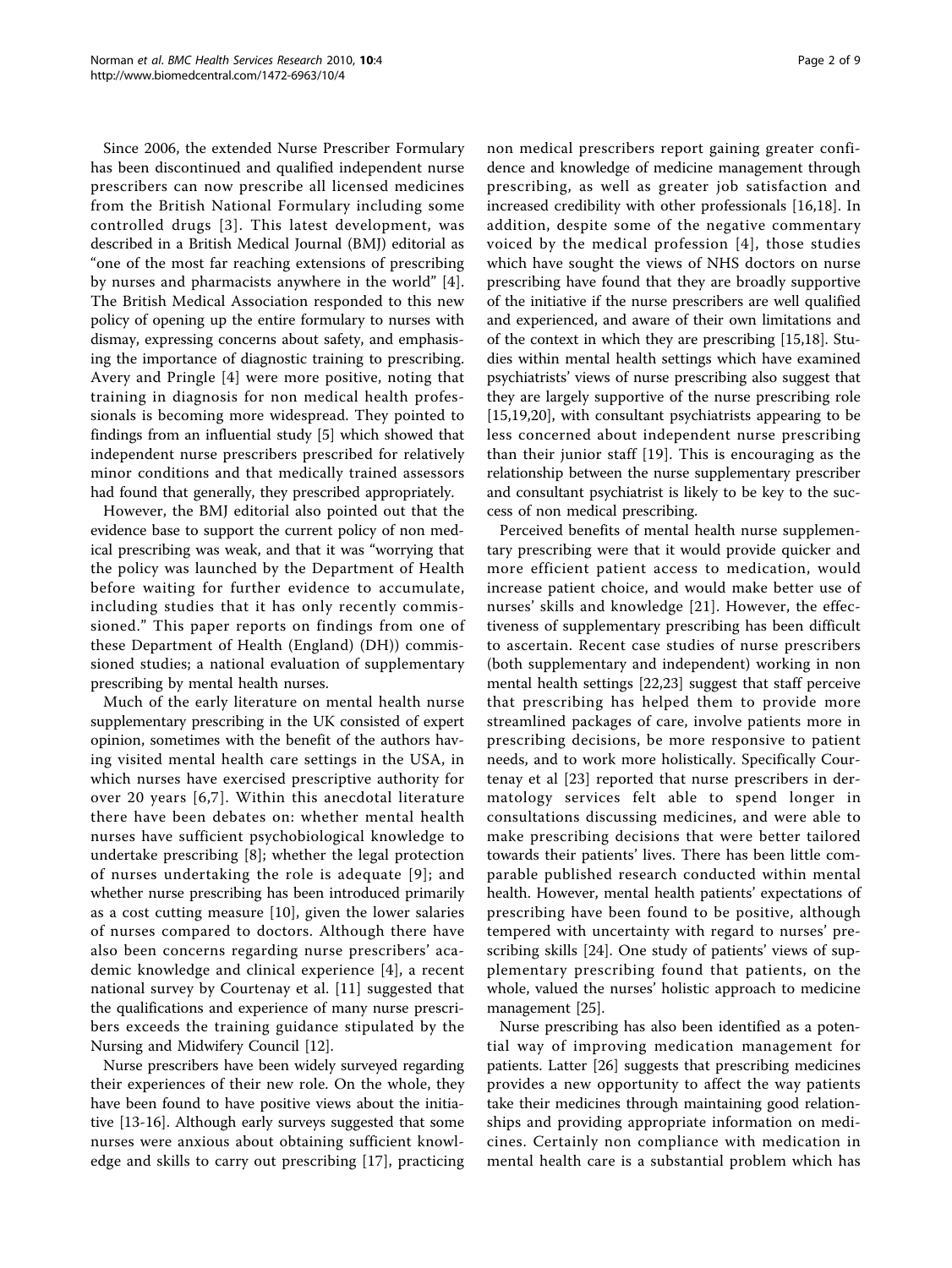been strongly linked to patient rehospitalisation and relapse [\[27](#page-8-0)] and non adherence rates for antipsychotics have been estimated to be as high as 74% [[28\]](#page-8-0). There are to date no published studies which quantify the impact of mental health nurse prescribing on concordance. However, there is evidence gathered by Latter et al. [\[26\]](#page-8-0) that nurse prescribers are generally practicing with due adherence to the main principles of concordance.

The aim of the present study was to compare the outcomes of patients prescribed for by a mental health nurse supplementary prescriber with those in receipt of independent medical prescribing. In view of the importance of taking medication appropriately, the primary outcome utilised in the study was self-reported adherence to medication. Secondary outcomes included clinical and social outcomes, side effects and satisfaction. In addition a cost consequences analysis was undertaken which compared the service costs of patients in both groups.

# Methods

This study adopted a post-test control group experimental design in five mental health NHS trusts. The mental health nurse prescribers' group comprised patients who had been in receipt of supplementary prescribing for at least six months, and the comparison group comprised a matched sample that had been in receipt of independent medical prescribing for at least six months. Sample size calculations showed that a sample of 60 patients in each group would be sufficient to show that the mean (adherence) score for patients managed by nurse prescribers was equivalent to the mean score of patients managed by independent medical prescribers within (plus or minus) 0.47 with 80% power at the 5% level of significance [[29\]](#page-8-0). Due to practical difficulties involved in recruiting patients within tight time constraints and matching patients appropriately, the sample size was not achieved. The effect size was recalculated on the basis of the actual sample recruited which was 45 matched pairs  $(n = 90)$  and was found to be 0.54, with 80% power at the 5% level of significance.

Subjects were drawn from NHS trusts in which mental health nurse supplementary prescribers provided a service for a minimum of ten patients, with a primary diagnosis of depression, anxiety or schizophrenia, for at least six months. All patients were recruited to the study by a member of the research team. Each of the consenting patients in receipt of nurse supplementary prescribing were matched on primary diagnosis, gender, age group (within ten years) and length of time since diagnosis as a measure of chronicity (within ten years) to a patient whose medication had been managed by a consultant psychiatrist working in the same local area of practice. The only exclusion criterion applicable to patients from both groups was being detained under the Mental Health Act (1983) to ensure that consent was informed. In the event of more than one possible control being available for a patient in the supplementary prescribing group, a match from the independent medical prescriber's caseload was drawn at random. The study was approved by the Oxford REC A (Ref: 06/ Q1604/39) and was completed in 2007.

## Outcome measures

Patients in the nurse prescriber and independent prescriber groups were interviewed using a structured interview (face to face or by telephone) comprising the following scales:

• The five item Medication Adherence Report Scale (MARS) [[30](#page-8-0)] to measure medication adherence (primary outcome);

• The 19 item Satisfaction with Information about Medicines Scale (SIMS) [[31\]](#page-8-0) to measure satisfaction with medication information;

• The Beck Depression Inventory for patients with a primary diagnosis of depression [[32\]](#page-8-0) or the one item quick rating of depressed mood in patients with anxiety disorders [\[33\]](#page-8-0) to measure depression in patients with anxiety and schizophrenia;

• The Work and Social Adjustment Scale (WSAS) [[34](#page-8-0)] to assess social functioning and impairment;

• The one item Clinical Global Impression of Improvement scale (CGI) [[35](#page-8-0)] to assess the patient's perception of improvement in their health problem;

• The Short Assessment of Adverse Effects of Antipsychotic Medication Checklist [[36\]](#page-8-0). The version used in this study was adapted from the original checklist to exclude those side effects which needed to be assessed or observed by a clinician;

• The eight item Client Satisfaction Questionnaire (CSQ-8) [[37](#page-8-0)] to measure satisfaction with treatment from the main care provider/organisation;

• To examine patients' satisfaction specifically with their prescriber, the following question was included: "how satisfied are you with the person who prescribes your medicines?" Responses were rated on a four point scale from 1(very dissatisfied) to 4 (very satisfied).

# Costs

A cost consequences analysis was undertaken in which costs are reported alongside the multiple outcomes which were investigated. The analysis was undertaken from a health and social care perspective, which included informal care from family/friends. The following costs were included in the analysis:

# 1. The cost of the intervention (mental health nurse supplementary prescribing)

This information was obtained from staff in the study sites and included training costs (time off work to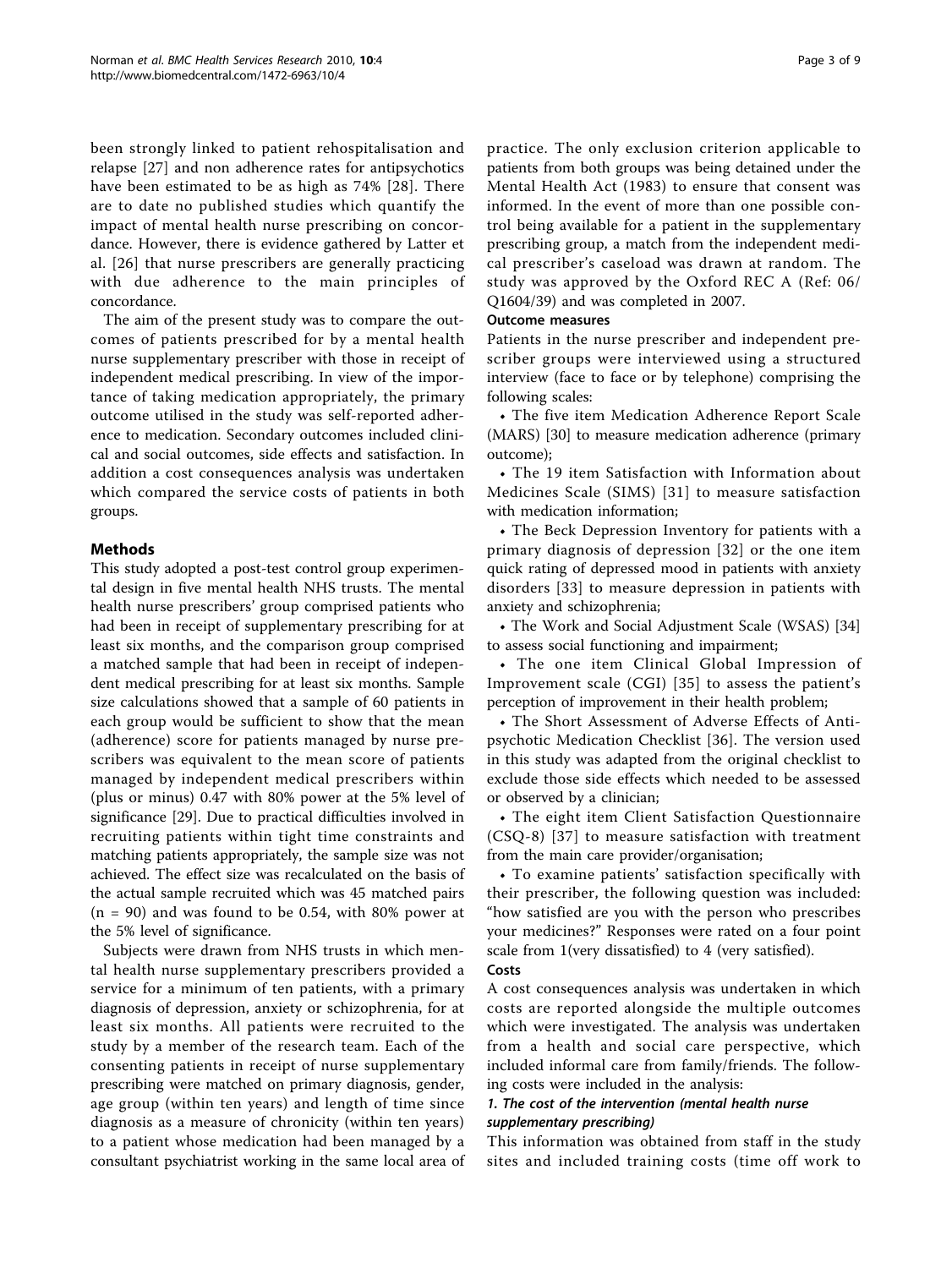complete the prescribing training course, continuing professional development, the cost of the supplementary training course including travel expenses, book allowances, and time spent in supervision) and the costs of the mental health nurse supplementary prescribing consultation (time spent preparing for a prescribing consultation, time taken to prescribe for a patient, and the number of patients prescribed for.) We attempted to include the costs of medication and tests ordered by the prescribers, but the information provided by staff was vague and so considered unreliable. It was therefore not included within the final calculation. In addition, although some data on consultation time with patients were recorded by nurses, consultation costs were finally calculated using data collected from patients as described below. The median cost per patient was used in the analyses, and sensitivity analyses were conducted whereby the number of patients treated was changed.

# 2. Service costs of those patients prescribed to by nurses or by doctors

Service utilization costs from patients in the nurse and independent prescriber groups were collected using a shortened version of the Client Services Receipt Inventory (CSRI) [[38](#page-8-0)]. The CSRI is one of the most commonly used measures of service costs. Its reliability and validity has been established and it has the additional advantage of enabling calculation of current standard costs for services [[38\]](#page-8-0). Information collected by the CSRI included patients' use of health (primary and secondary) care, social care inputs, and informal (unpaid) care from family/friends as a result of the patients' health problems. Use of these services was measured retrospectively for the twelve months prior to interview. Service costs for the period were calculated by combining service use data with unit costs for 2005/6 [[39\]](#page-8-0). These unit costs are derived by defining annual staff costs plus overheads (on-costs, training, capital, land, etc) and an appropriate unit of activity (e.g. hour of patient contact, inpatient day, etc). Informal care costs were estimated by combining the weekly hours of care with the unit cost of a homecare worker [[39\]](#page-8-0). This was based on the assumption that in the absence of the carer it would be a homecare worker who would be needed to provide this type of help.

All analyses were performed using SPSS for Windows version 14. Paired t-tests were conducted to examine differences in the key outcome measures (Medical Adherence Report Scale, Satisfaction with Information about Medicines Scale, Work and Social Adjustment Scale, Beck Depression Inventory-II, One item Depression measure, the modified version of the Short Assessment of Adverse Effects of Anti-psychotic Medication Checklist, Clinical Global Impression of Improvement Scale, the unvalidated satisfaction with prescriber item and Client Satisfaction Questionnaire) between the two groups (i.e. the independent medical prescriber and the mental health nurse supplementary prescriber). Completed outcome scales which had one or more missing items were eliminated from the analysis. As this strategy resulted in very little data loss, it was not necessary to consider the use of pro-rating data techniques. We did not adjust for multiple testing as, with the exception of adherence, we were not testing specific hypotheses about the impact of either form of prescribing, and the issue of multiple testing is less crucial in exploratory analyses.

Cost differences for total service costs with and without informal care were tested for statistical significance using regression analysis with cost as the dependent variable and the group identifier as the independent variable. Cost data are usually skewed and therefore 95% confidence intervals were constructed using bootstrapping.

# Results

#### Sample characteristics

Seventy two (87.8%) of the patients who were approached for recruitment to the mental health nurse supplementary prescribing group agreed to participate in an interview. Eleven of these patients were interviewed, but were subsequently dropped from the data set because suitable matches from psychiatrists' caseloads could not be found before the project ended, or their identified matches dropped out. Six patients declined to be interviewed after providing consent. A further eight patients were never interviewed because suitable matches from psychiatrists' caseloads could not be found before the study ended. Two were unavailable for interview after consent was taken due to re-hospitalisation. Fifty-five (79.7%) of the patients who were approached for recruitment from the independent medical prescribers' group consented to be interviewed; six were matched with patients in the nurse supplementary prescribers' group who were subsequently not interviewed, two declined to be interviewed after providing consent, and two were also unavailable for interview.

Demographic characteristics for the entire sample of 90 participants (45 matched pairs) are shown in Table [1](#page-4-0). The mean age of the participants was 44.51 with a range of 23 to 71 years, and 54.4% (57) of the sample were men. Schizophrenia and depression were the largest diagnostic groups, with the remainder of patients diagnosed with either bipolar disorder, schizoid affective disorder or anxiety.

The matching of subjects in the study was the closest that was possible on available demographic and health related criteria in an attempt to establish equivalence between the intervention and comparison group. There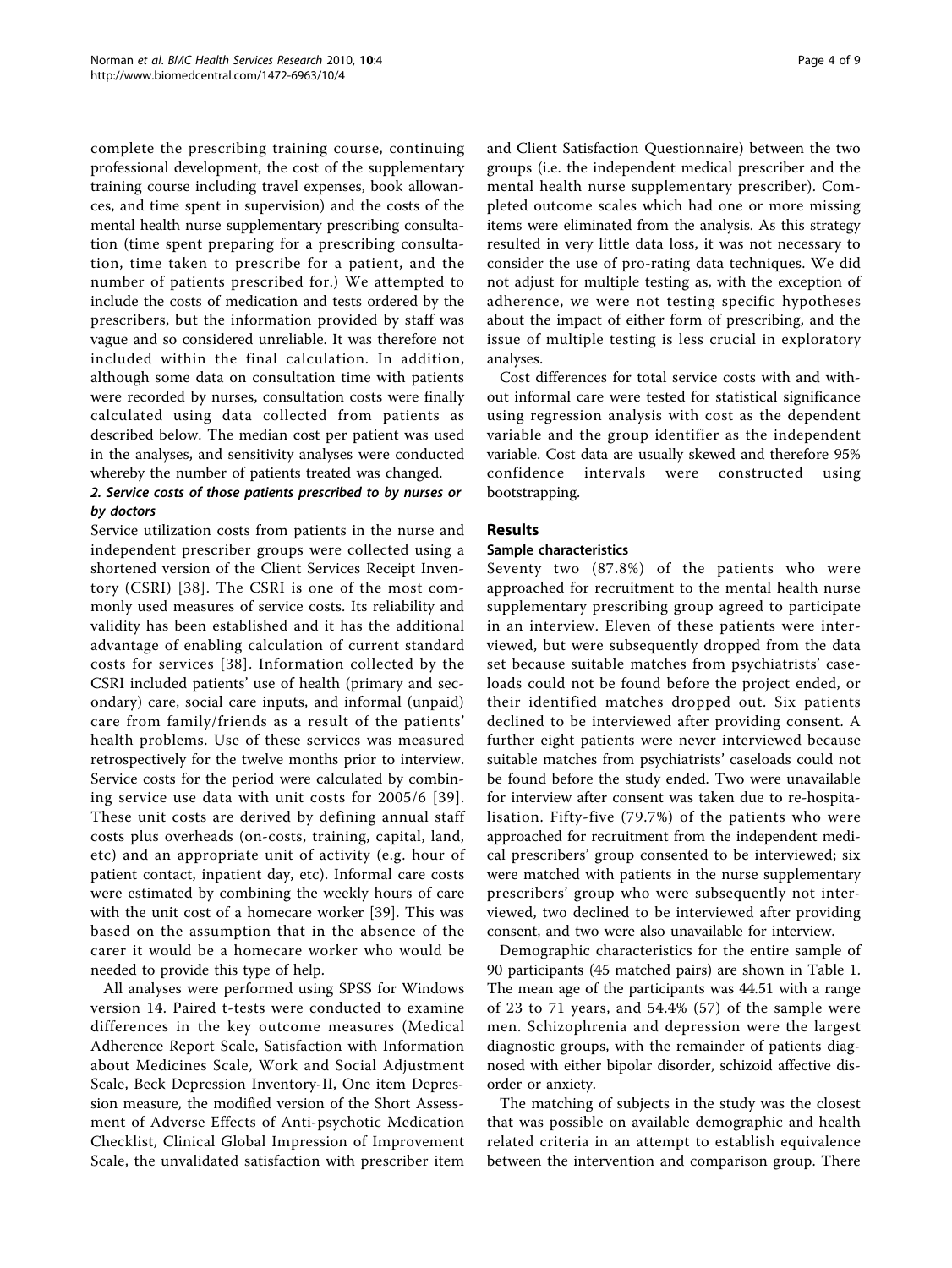<span id="page-4-0"></span>Table 1 Sample characteristics (n = 90)

| <b>Characteristics</b>                               | Mean (SD)                  |
|------------------------------------------------------|----------------------------|
| Age (M) (SD)                                         | 44.51 (10.84)              |
| Gender                                               | 54.4% Male<br>45.6% Female |
| Chronicity (years since diagnosis)<br>Range: $<1-15$ | 8.69 years (3.18)          |
| Diagnosis                                            |                            |
| Depression                                           | 30 (33.3%)                 |
| Bipolar                                              | 24 (26.7%)                 |
| Schizophrenia                                        | 32 (35.6%)                 |
| Schizoid affective                                   | $2(2.2\%)$                 |
| Anxiety                                              | $2(2.2\%)$                 |

were no significant differences between the matched groups in terms of age or chronicity (Table 2). Ninety one percent of patients in the nurses' group (41/45) had been in receipt of supplementary prescribing for a period of 12 months or longer, which exceeded the minimum required prescribing period of six months.

#### Clinical outcomes and social functioning

Table [3](#page-5-0) compares the scores of the two groups of patients on the nine outcome measures. There were no significant differences on the primary outcome of self reported adherence to medication regimes, as assessed by the Medical Adherence Report Scale. There were also no significant differences found on any of the other validated scales (the Satisfaction with Information about Medicines Scale, the Work and Social Adjustment Scale, the Beck Depression Inventory-II, the One item Depression measure, the modified version of the Short Assessment of Adverse Effects of Anti-psychotic Medication Checklist, the Clinical Global Impression of Improvement Scale, and the Client Satisfaction Questionnaire). The comparatively large confidence interval calculated for the Beck Depression Inventory (BDI) measure, is a reflection of a greater number of patients in the independent prescribers' group with high BDI scores.

There was a significant difference between the mean scores of the two groups on the satisfaction item. Patients in the nurse prescriber group reported a higher level of satisfaction with their current prescriber than those patients in the independent medical prescriber group

#### Table 2 Differences between matched groups on matching characteristics

| Sample     | N  | <b>Nurse</b><br>prescriber | Medical<br>prescriber             |        |
|------------|----|----------------------------|-----------------------------------|--------|
|            |    | Mean (SD)                  | Mean (SD)                         | Siq(p) |
| Age        | 45 |                            | 44.10 (11.13) 45.11 (10.58) 0.732 |        |
| Chronicity | 45 | $9.16(3.59)$ $8.20(2.66)$  |                                   | 0.101  |

#### Economic outcomes

Table [4](#page-6-0) summarises information on service use and costs. Notably patients in the independent medical prescriber group had a greater mean frequency of contacts with other therapists (e.g. art therapist, specialist chronic fatigue therapist) than those in the nurse prescriber group (10.1 mean contacts versus 35.0 mean contacts) and a similar pattern emerged for psychiatric day care (14.5 mean contacts versus 56.0 mean contacts).

Mean psychiatric inpatient user costs per patient were substantially higher for the nurse prescriber group than those in the medical prescriber group (£2049 versus £863). This reflects the fact that twice as many patients in the nurse prescriber group ( $n = 9$ , 20% of the total nurse prescriber sample) had an inpatient stay during the previous 12 months compared to those patients in the independent medical prescriber group ( $n = 4$ , 9% of the total medical prescribers' sample). Although this amounted to only five more patients in the nurse prescriber group who experienced psychiatric inpatient stays, the costs of these were so great compared to all other costs that they led to a substantial difference in costs between the two forms of prescribing.

The total annual cost per patient, excluding informal care, was £803 higher for the mental health nurse supplementary prescribers' patients, but this difference was not significant (95% CI, -£1341 to £3020). The costs including informal care were £1713 higher for the nurse prescriber group but again this was not significantly different (95% CI, -£3950 to £6699).

Figure [1](#page-7-0) shows the impact on total service costs (excluding informal care) as the caseload (or number of patients prescribed for by the nurse) increases as a function of time. The effect of the increased number of patients reduces the unit cost of the intervention, but the figure shows that this has a modest effect on total costs. Even if numbers increased by 200% the costs would remain above those for the independent medical prescriber group, although the difference would not be significant.

### Cost of implementing supplementary nurse prescribing

An additional cost to be considered by trusts which decide to establish a nurse supplementary prescribing service is the cost of nurse prescriber training, which we calculated per patient at £497. Other costs would include those for professional updating and supervision by doctors. Although such data were collected during the course of the study, no attempt to calculate an average for these additional costs was made.

#### Discussion

The study demonstrates that there were no significant differences in self reported adherence to medication between patients who had been prescribed for by a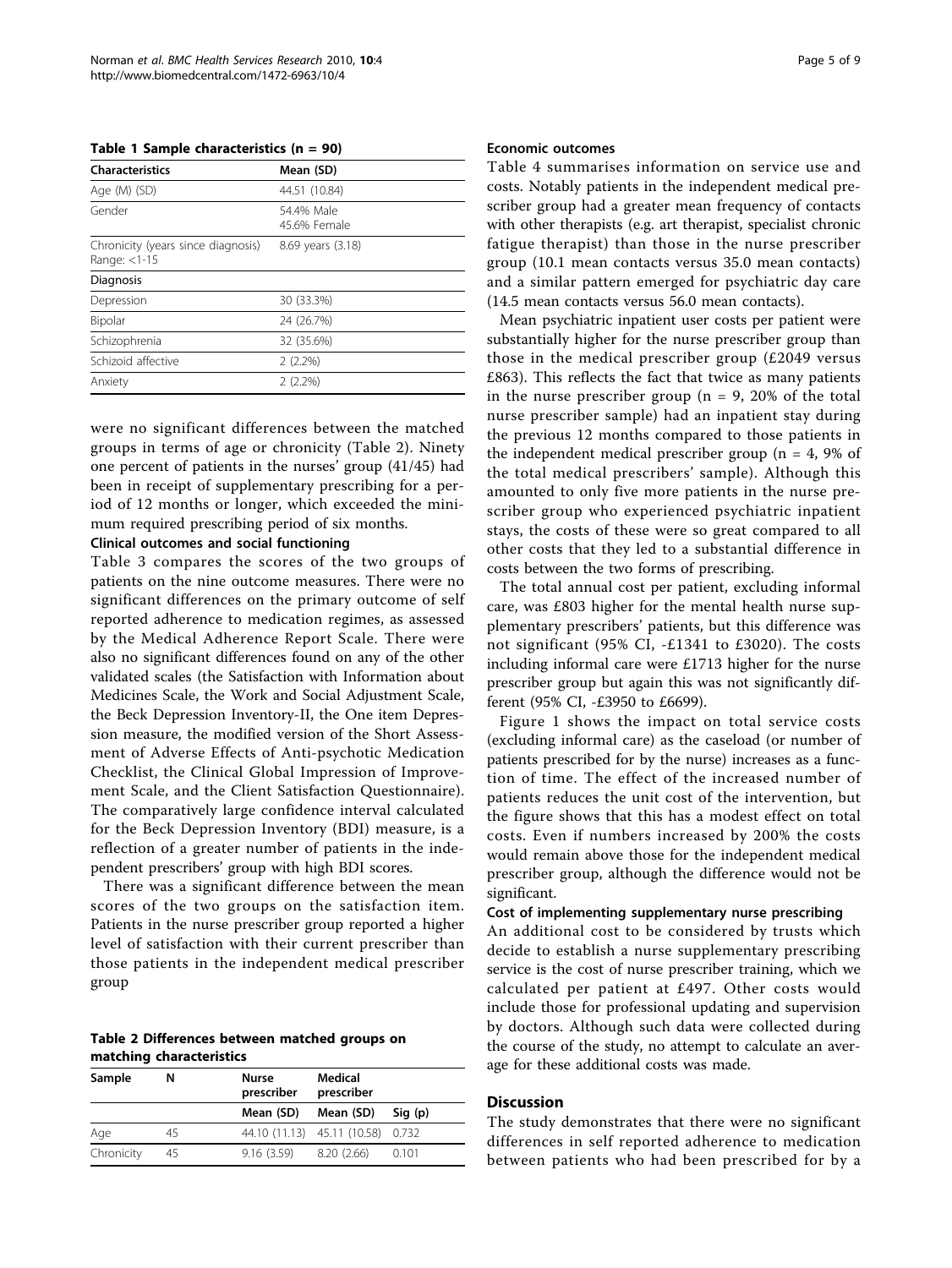|                                                                                                          |    | Nurse prescriber | Medical prescriber              | 95% CI of mean difference |  |
|----------------------------------------------------------------------------------------------------------|----|------------------|---------------------------------|---------------------------|--|
|                                                                                                          | N  | Mean (SD)        | Mean (SD)                       |                           |  |
| SIMS overall score (0-17:17 88<br>$=$ high satisfaction)                                                 |    | 12.7 (4.22)      | 12.13 (4.33)                    | $-1.45$ to 2.40           |  |
| MARS $(5-25: 5 = high)$<br>adherence                                                                     | 88 | 21.25 (4.09)     | 21.90 (2.68)                    | $-2.25$ to 0.94           |  |
| WSAS: Work & Social<br>Adjustment Scale<br>$(0-40:40 = \text{severe})$                                   | 89 | 17.18 (17.05)    | 16.72 (10.08)<br>-4.17 to 4.62  |                           |  |
| Clinical Global Impression<br>Scale $(1-7:7 = \text{severe})$                                            | 88 | 3.56(1.47)       | 3.22 (1.49)                     | $-0.24$ to $0.91$         |  |
| <b>BDI-II Mean Score</b><br>(Depression/Bipolar only<br>patients)<br>$(0-63:63)$ = severe<br>depression) | 46 | 17.95 (17.06)    | 20.69 (14.08)                   | -9.72 to 5.42             |  |
| One item depression scale<br>(Anxiety, Schizophrenia<br>patients only) $(1-8:8=$<br>severe)              | 36 | 3.25 (1.98)      | 3.11(0.83)<br>$-0.67$ to $1.04$ |                           |  |
| $CSQ-8$ (8-32 : 32 = high<br>satisfaction)                                                               | 89 | 21.43 (5.35)     | 25.17(4.06)                     | $-1.63$ to 2.18           |  |
| Side effects score (0-14; $14 = 90$<br>high prevalence of side<br>effects)                               |    | 4.06(2.57)       | $-1.46$ to 0.70<br>4.44(2.71)   |                           |  |
| Satisfaction with prescriber<br>$(1-4:4 = high satisfaction)$                                            | 90 | 3.42 (0.87)      | 3.04 (0.79)                     | 0.03 to 0.72              |  |

<span id="page-5-0"></span>Table 3 Comparison of health and social outcomes between the independent prescriber and nurse supplementary prescriber groups.

nurse prescriber for a period of at least six months and those prescribed for by an independent medical prescriber. Patients in the nurse supplementary prescriber group did report significantly higher satisfaction with their prescriber on an unvalidated measure, but as this was an exploratory analysis with improvement in satisfaction not being an a priori hypothesis, and given the number of tests conducted, it may have been a chance finding. There was no difference found on the validated satisfaction measure, the Client Satisfaction Questionnaire. However as this scale was developed to assess satisfaction with all aspects of healthcare, it is therefore likely that service users considered the care received from a range of health professionals in addition to their prescriber when rating this scale. Further research is needed to develop self-report measures which can reliably quantify mental health patients' satisfaction with supplementary prescribing.

The economic evaluation of mental health nurse supplementary prescribing is particularly important given the finding of no significant difference between adherence, and the clinical and social outcomes of patients in receipt of supplementary prescribing and independent medical prescribing. If both forms of prescribing are equivalent, then a key question is which one is less expensive? Our cost appraisal shows no significant

difference in the costs of the two types of prescribing. However, the pattern of resources used differed between patients in the two prescriber groups. Service users in the independent medical prescribers' group had a greater mean contact with other therapists (e.g. art therapist, specialist chronic fatigue therapist) and reported more use of psychiatric day care than those in the nurses' group although differences in these costs were not significant. Patients in the nurse prescribers' group were more likely to have been admitted as psychiatric inpatients during the previous 12 months, than those patients in the independent medical prescribers' group. However, it is not possible to ascertain the reason for this difference in admission days. Given that there were only five more patients (out of a total sample of 90) requiring inpatient treatment in the mental health nurses' group, this might be a chance finding. Or it might be that nurses are more inclined than doctors to refer patients whose behaviour gives rise to concern to inpatient care facilities; this may reflect their lesser experience and possibly their lower level of confidence in their skills of risk assessment than doctors, whose patients appeared to utilise day services more often.

The finding that the nurses' group had more inpatient stays is particularly interesting, given the fact that the independent prescriber group had a higher depression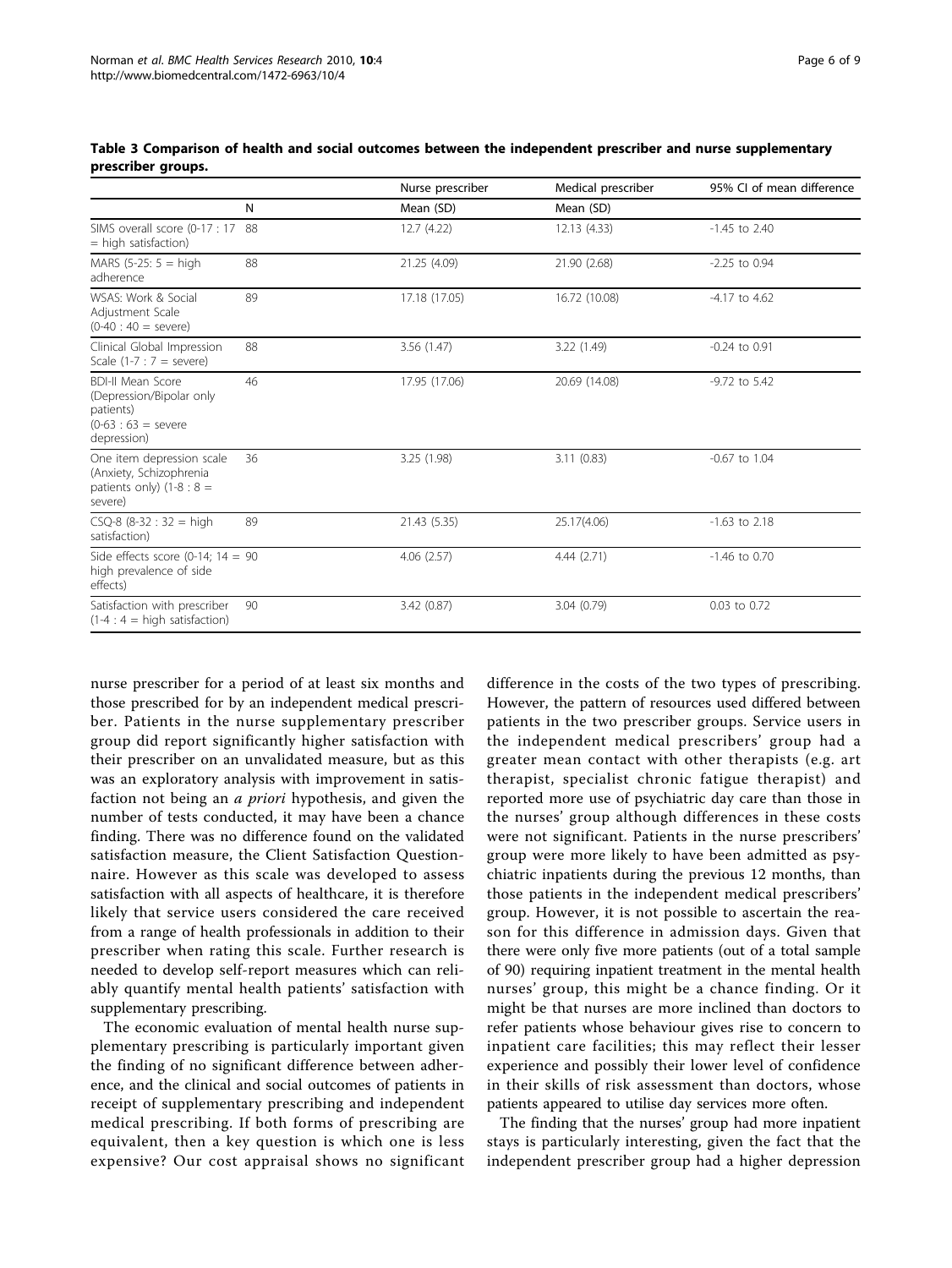| Service                            | Nurse supplementary prescriber group |                                    |                           | Independent medical prescriber group |                                                        |                                              |
|------------------------------------|--------------------------------------|------------------------------------|---------------------------|--------------------------------------|--------------------------------------------------------|----------------------------------------------|
|                                    | $N$ (%) using<br>Service             | Mean (SD)<br>Contacts <sup>1</sup> | Mean (SD)<br>Cost $(f)^2$ |                                      | N (%) using service Mean (SD)<br>Contacts <sup>1</sup> | Mean (SD<br>Cost $(E)^2$                     |
| Intervention                       | 45 (100)                             | $\overline{\phantom{a}}$           | 497 (0)                   | 0(0)                                 |                                                        | 0(0)                                         |
| Medical outpatient/<br>Daycare     | 9(20)                                | 5.1(5.1)                           | 99 (297)                  | 4(9)                                 | 3.8(3.8)                                               | 33 (143)                                     |
| Psychiatric day care               | 10(22)                               | 14.5(27.1)                         | 76 (304)                  | 8(18)                                | 56.0 (51.8)                                            | 312 (1154)                                   |
| Non-psychiatric nurse              | 21(46)                               | 6.6(8.3)                           | 89 (287)                  | 12(27)                               | 7.5(13.3)                                              | 113 (612)                                    |
| Other therapist                    | 8(17)                                | 10.1(11.4)                         | 79 (324)                  | 6(14)                                | 35.0 (40.3)                                            | 340 (1274)                                   |
| Psychiatrist                       | 33 (72)                              | 8.9(9.6)                           | 612 (1012)                | 37 (84)                              | 13.9(9.2)                                              | 1032 (972)                                   |
| OT/vocational worker               | 4(9)                                 | 2.8(2.4)                           | 6(25)                     | 1(2)                                 | $5.0(-)$                                               | 5(30)                                        |
| Social care                        | 6(13)                                | 11.6(8.8)                          | 106 (379)                 | 8(18)                                | 18.1(8.3)                                              | 181 (613)                                    |
| Psychiatric inpatient <sup>3</sup> | 9(20)                                | 52.1(44.1)                         | 2049 (5622)               | 4(9)                                 | 47.3 (49.8)                                            | 863 (3824)                                   |
| Medical inpatient <sup>3</sup>     | 5(11)                                | 3.0(0.7)                           | 79 (235)                  | 1(2)                                 | $7.0(-)$                                               | 39 (256)                                     |
| GP                                 | 33 (72)                              | 8.3 (11.4)                         | 159 (314)                 | 40 (91)                              | 5.0(4.2)                                               | 140 (163)                                    |
| Psychologist                       | 3(7)                                 | 13.8(1.1)                          | 59 (227)                  | 3(7)                                 | 15.0(8.9)                                              | 68 (282)                                     |
| <b>CMHN</b>                        | 35 (76)                              | 22.1(16.5)                         | 603 (600)                 | 16(36)                               | 36.4 (20.7)                                            | 594 (1008)                                   |
| A&E                                | 6(13)                                | 1.2(0.4)                           | 13(37)                    | 2(5)                                 | 1.5(0.7)                                               | 6(29)                                        |
| Informal care                      | 17(37)                               | 1196 (994)                         | 6188 (11645)              | 16(36)                               | 1037 (1368)                                            | 5278 (13336)                                 |
| Total excluding<br>informal care   |                                      |                                    | 4526 (5996)               |                                      |                                                        | 3723 (4391)<br>(95% Cl, £-1341 to<br>£3020)  |
| Total including<br>informal care   |                                      |                                    | 10714 (13257)             |                                      |                                                        | 9001 (14465)<br>(95% Cl, £-3950 to<br>£6699) |

<span id="page-6-0"></span>Table 4 Service use and costs per patient over 12 months of mental health nurse supplementary prescribing compared to independent medical prescribing

<sup>1</sup> Contacts for those using services only

<sup>2</sup> Costs in 2005/6 £s and for whole sample

 $3$  Contacts = number of days

score (although not significantly) than the mental health nurses' group. The independent prescribers' group may have been more severely ill, because more severe or unstable cases might have been retained by the doctors, whilst the more chronic and stable cases might have been transferred to mental health nurses. However, this is speculation as we have no firm evidence from this study that illness severity was a criterion which determined case allocation to the nurses.

## Strengths and limitations

This is the only known national evaluation of mental health nurse supplementary prescribing in the UK, and the first to adopt an experimental research design to compare outcomes and costs for patients managed by nurse supplementary prescribing and independent medical prescribing. Thus, the study represents an advance on expert opinion papers, and adds to previous research on the views of staff [\[13,14\]](#page-8-0) and patients [[24,25](#page-8-0)] towards nurse prescribing as a policy initiative.

The results of this study are encouraging for the future of supplementary prescribing since it suggests that prescribing by mental health nurses may be as effective as the 'gold standard', that is prescribing by independent medical prescribers. However, it would be premature to draw any overall conclusions on the basis of this single study. Whilst subjects in both groups were matched on several characteristics, it was not possible to match them at baseline (on commencement of nurse supplementary prescribing) on diagnostic specific, generic health or social care outcomes. This raises the possibility that one or other group of subjects was more seriously ill at baseline and so made more progress than the other over the prescribing period. Even if health outcome data had been available at baseline, drawing conclusions about causality would remain contentious in the absence of randomisation of subjects to the care of either the mental health nurse or the independent medical prescriber.

Patients' health outcomes in this study were assessed using self-report measures. Assessing adherence using clinicians' reports, pill counts or biological measures, are time consuming and are not always accurate [[40\]](#page-8-0). Patient self-report methods also have disadvantages, and it has been suggested that self-report measures overestimate adherence rates [[41\]](#page-8-0). However, given that no method is ideal, validated self-report scales are generally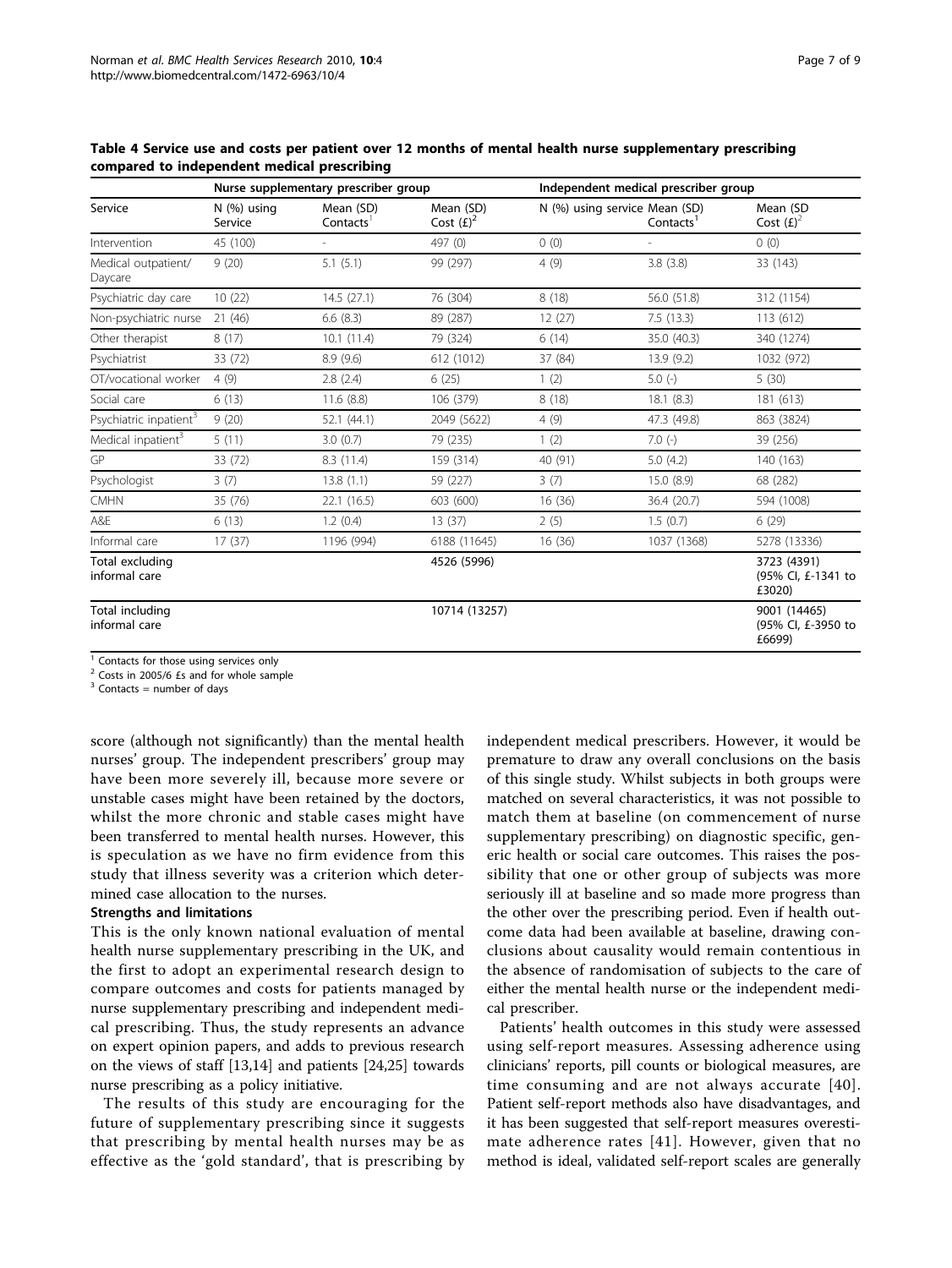<span id="page-7-0"></span>

considered to be a cost-effective and time-efficient way of assessing adherence [[42](#page-8-0)]. In addition, any over estimation of adherence by patients was equally likely to occur in both the nurses' and psychiatrists' groups, and so was unlikely to confound the results of this study.

In this evaluation we sought to calculate incremental costs, that is, the additional costs that would be incurred by NHS trusts on implementation of mental health nurse supplementary prescribing. It was beyond the scope of the evaluation to consider issues such as the economic effects of longer term changes in skill mix within trusts, which might arise if mental health nurse supplementary prescribing was adopted widely. Investing in professional skills is like any other investment, in that the returns come as a flow of benefits over time. In addition skills require maintenance and continuing development, and much will depend also on how long the nurse prescribers, once trained, continue to deliver a prescribing service for patients.

## Conclusions

Whether supplementary prescribing or independent prescribing is a desirable development must depend ultimately on its benefit for patients and, more specifically, whether it is as cost effective as the current standard system of prescribing by independent medical practitioners. The most important consideration when

planning the future of mental health nurse supplementary prescribing is the experience and wellbeing of patients. This evaluation suggests that the effect on patients of transferring from an independent medical prescriber to a mental health nurse prescriber may be negligible, which is encouraging for the future of mental health nurse supplementary prescribing.

## Funding

The Department of Health (England). The paper represents the views of the authors and not necessarily those of the Department of Health. The study was commissioned by the funders and completed independently by the researchers.

#### Acknowledgements

We would like to thank the service users, nurses, doctors and non medical prescribing leads based in the NHS trusts for their support and assistance with collecting the data.

#### Author details

<sup>1</sup>King's College London, Division of Health and Social Care Research, London SE1 8WA, UK. <sup>2</sup>King's College London, Centre for the Economics of Mental Health, Health Services Research Department, Institute of Psychiatry, Box P024, De Crespigny Park, London SE5 8AF, UK. <sup>3</sup>University of Southampton, School of Health Sciences, University Road, Southampton, SO17 1BJ, UK. 4 King's College London, Pharmaceutical Science Division, Department of Pharmacy, Franklin-Wilkins Building, 150 Stamford Street, London SE1 9NN, UK.